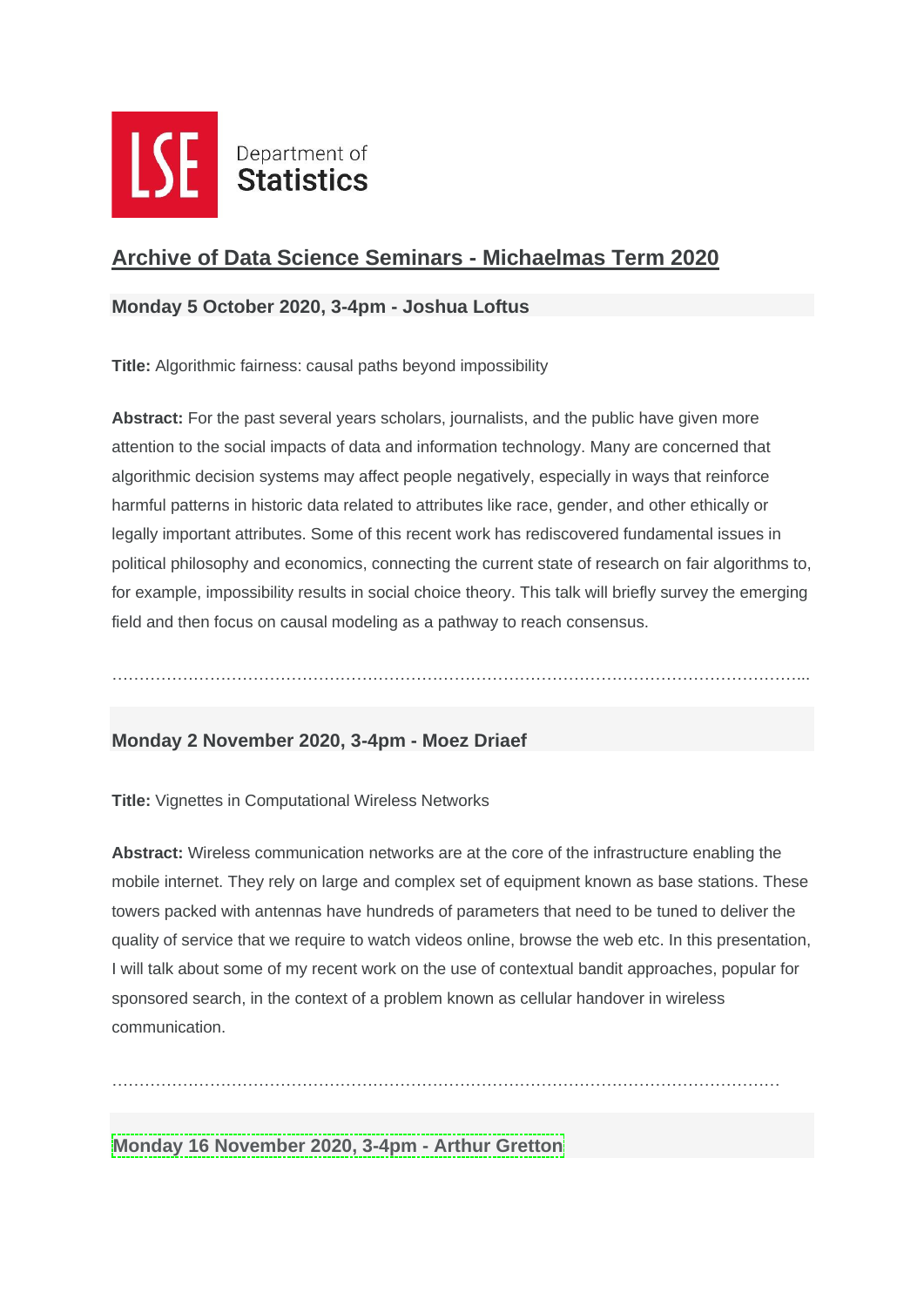#### **Title:** Generalized Energy-Based Models

**Abstract:** I will introduce Generalized Energy Based Models (GEBM) for generative modelling. These models combine two trained components: a base distribution (generally an implicit model), which can learn the support of data with low intrinsic dimension in a high dimensional space; and an energy function, to refine the probability mass on the learned support. Both the energy function and base jointly constitute the final model, unlike GANs, which retain only the base distribution (the "generator"). In particular, while the energy function is analogous to the GAN critic function, it is not discarded after training.

GEBMs are trained by alternating between learning the energy and the base, much like a GAN. Both training stages are well-defined: the energy is learned by maximising a generalized likelihood, and the resulting energy-based loss provides informative gradients for learning the base. Samples from the posterior on the latent space of the trained model can be obtained via MCMC, thus finding regions in this space that produce better quality samples. Empirically, the GEBM samples on image-generation tasks are of better quality than those from the learned generator alone, indicating that all else being equal, the GEBM will outperform a GAN of the same complexity. GEBMs also return state-of-the-art performance on density modelling tasks, and when using base measures with an explicit form.

………………………………………………………………………………………………………………

### **Monday 30 [November](https://cms-else.cloud.contensis.com/one) 2020, 3-4pm - Professor Afonso S. Bandeira**

**Title:** Computational Hardness of Hypothesis Testing and Quiet Plantings

**Abstract:** When faced with a data analysis, learning, or statistical inference problem, the amount and quality of data available fundamentally determines whether such tasks can be performed with certain levels of accuracy. With the growing size of datasets however, it is crucial not only that the underlying statistical task is possible, but also that is doable by means of efficient algorithms. In this talk we will discuss methods aiming to establish limits of when statistical tasks are possible with computationally efficient methods or when there is a fundamental «Statisticalto-Computational gap›› in which an inference task is statistically possible but inherently computationally hard. We will focus on Hypothesis Testing and the ``Low Degree Method'' and also address hardness of certification via ``quiet plantings''. Guiding examples will include Sparse PCA, bounds on the Sherrington Kirkpatrick Hamiltonian, and lower bounds on Chromatic Numbers of random graphs.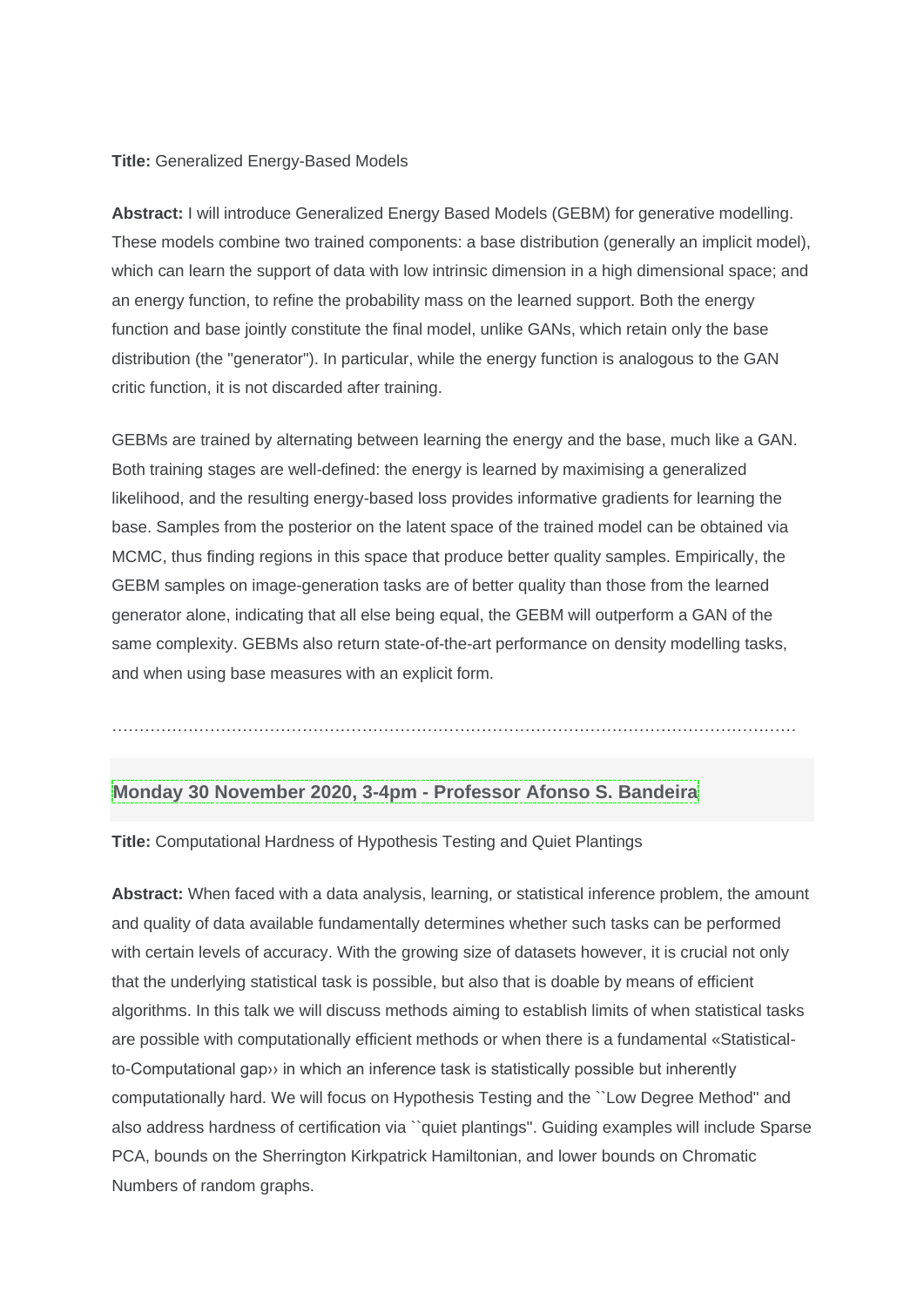# **Archive of Data Science Seminars – Lent Term 2021**

### **Monday 18 January 2021, 3-4pm - [Zhaoran](https://cms-else.cloud.contensis.com/one) Wang**

**Biography:** Zhaoran Wang is an assistant professor at Northwestern University, working at the interface of machine learning, statistics, and optimization. He is the recipient of the AISTATS (Artificial Intelligence and Statistics Conference) notable paper award, ASA (American Statistical Association) best student paper in statistical learning and data mining, INFORMS (Institute for Operations Research and the Management Sciences) best student paper finalist in data mining, Microsoft Ph.D. fellowship, Simons-Berkeley fellowship, and NSF CAREER award.

**Title:** Demystifying (Deep) Reinforcement Learning: The Optimist, The Pessimist, and Their Provable Efficiency.

**Abstract:** Coupled with powerful function approximators such as deep neural networks, reinforcement learning (RL) achieves tremendous empirical successes. However, its theoretical understandings lag behind. In particular, it remains unclear how to provably attain the optimal policy with a finite regret or sample complexity. In this talk, we will present the two sides of the same coin, which demonstrates an intriguing duality between optimism and pessimism.

- In the online setting, we aim to learn the optimal policy by actively interacting with the environment. To strike a balance between exploration and exploitation, we propose an optimistic least-squares value iteration algorithm, which achieves a \sqrt{T} regret in the presence of linear, kernel, and neural function approximators.

- In the offline setting, we aim to learn the optimal policy based on a dataset collected a priori. Due to a lack of active interactions with the environment, we suffer from the insufficient coverage of the dataset. To maximally exploit the dataset, we propose a pessimistic least-squares value iteration algorithm, which achieves a minimax-optimal sample complexity.

……………………………………………………………………………………………………………….

## **Monday 1 [February](https://cms-else.cloud.contensis.com/one) 2021, 3-4pm - Nan Jiang**

**Biography:** Nan Jiang is an Assistant Professor of Computer Science at University of Illinois at Urbana-Champaign. Prior to joining UIUC, he was a postdoc researcher at Microsoft Research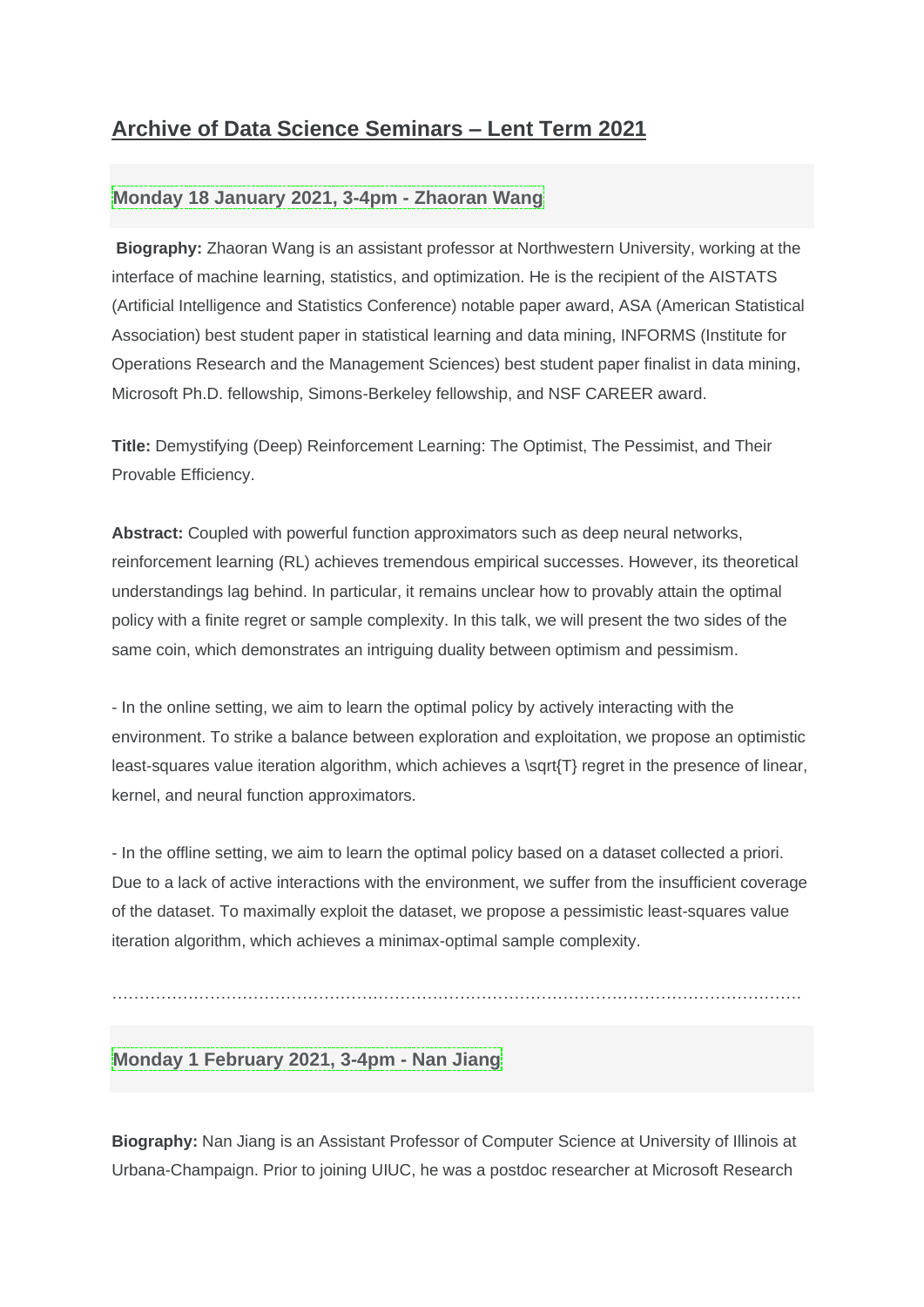NYC. He received his PhD in Computer Science and Engineering at University of Michigan. His research interests lie in the theory of reinforcement learning (RL), mostly focusing on sample efficiency. Specific research topics include sample complexity of exploration under function approximation, off-policy evaluation and validation, batch RL with insufficient data coverage, and spectral learning of dynamical systems. He is the recipient of the Best Paper Award at AAMAS 2015 and Rackham Predoctoral Fellowship in 2016.

**Title:** Reinforcement learning with less demanding function approximation.

**Abstract:** When value-function approximation is used in reinforcement learning (RL), what kind of expressivity properties do we need from the function class? Perhaps surprisingly, the standard intuition from supervised learning, that the function class should simply contain (a close approximation of) the function to be learned (a.k.a. the so-called *realizability* assumption), often does not carry over to RL, and the theoretical guarantees of standard RL algorithms often demand substantially stronger assumptions. It was unclear whether algorithms that only require realizability even exist for general stochastic environments, and even more basic versions of the question---such has how to identify the optimal value function out of merely 2 candidate functions using batch data---was wildly open. In this talk, I will present recent positive progress on this topic, with a focus on BVFT (Xie & Jiang, 2020), an information-theoretic algorithm for batch RL that only imposes realizability on the function class. Time permitting I will also discuss algorithms that require less demanding function approximation under other RL settings, such as online exploration (e.g., OLIVE; Jiang et al., 2017) and off-policy evaluation.

## **[Monday](https://cms-else.cloud.contensis.com/one) 15 March 2021, 3-4pm - Samory K. Kpotufe**

**Biography:** Samory is an Associate Professor of Statistics at Columbia University. He works in statistical machine learning, with an emphasis on common nonparametric methods (e.g., kNN, trees, kernel averaging). He is particularly interested in *adaptivity*, i.e., how to automatically leverage beneficial aspects of data as opposed to designing specifically for each scenario. This involves characterizing statistical limits, under modern computational and data constraints, and identifying favorable aspects of data that help circumvent these limits.

……………………………………………………………………………………………………………….

**Title:** Some Recent Insights on Transfer-Learning

**Abstract:** A common situation in Machine Learning is one where training data is not fully representative of a target population due to bias in the sampling mechanism or due to prohibitive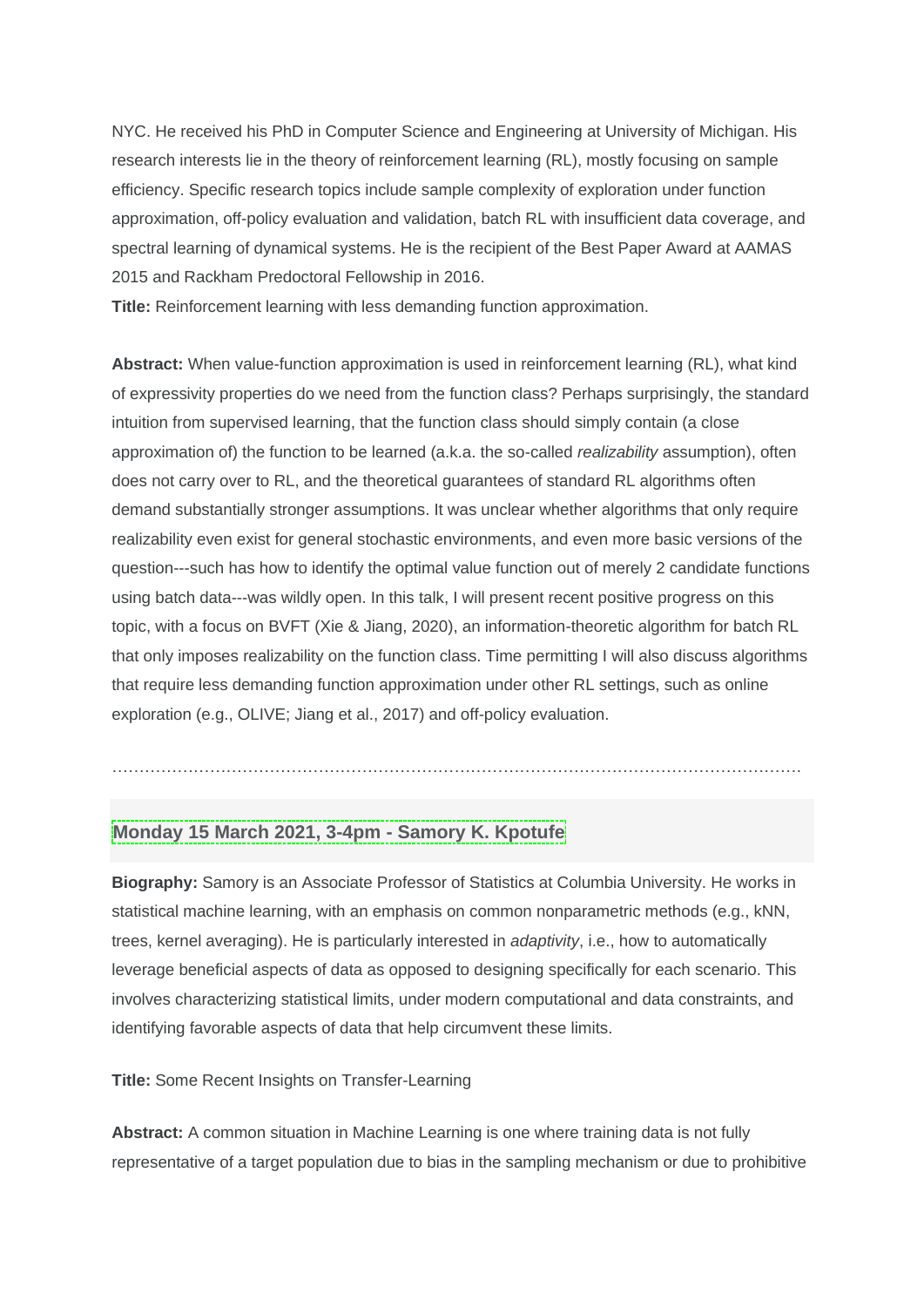target sampling costs. In such situations, we aim to 'transfer' relevant information from the training data (a.k.a. source data) to the target application. How much information is in the source data about the target application? Would some amount of target data improve transfer? These are all practical questions that depend crucially on 'how far' the source domain is from the target. However, how to properly measure 'distance' between source and target domains remains largely unclear.

In this talk we will argue that much of the traditional notions of 'distance' (e.g. KL-divergence, extensions of TV such as D\_A discrepancy, density-ratios, Wasserstein distance) can yield an over-pessimistic picture of transferability. Instead, we show that some new notions of 'relative dimension' between source and target (which we simply term 'transfer-exponents') capture a continuum from easy to hard transfer. Transfer-exponents uncover a rich set of situations where transfer is possible even at fast rates; they encode relative benefits of source and target samples, and have interesting implications for related problems such as 'multi-task or multisource learning'.

In particular, in the case of transfer from multiple sources, we will discuss (if time permits) a strong dichotomy between minimax and adaptive rates: no adaptive procedure exists that can achieve the same rates as minimax (oracle) procedures.

The talk is based on earlier work with Guillaume Martinet, and ongoing work with Steve Hanneke.

# **[Monday](https://cms-else.cloud.contensis.com/one) 29 March 2021, 3-4pm - Weijie Su**

**Biography:** Weijie is an Assistant Professor in the Wharton Statistics Department and in the Department of Computer and Information Science, at the University of Pennsylvania. He serves as a co-director of Penn Research in Machine Learning. Prior to joining Penn, he obtained a Ph.D. from Stanford University, under the supervision of Emmanuel Candès. His research interests include: statistical machine learning, high-dimensional inference, large-scale multiple testing, optimization, and privacy-preserving data analysis.

………………………………………………………………………………………………………………..

**Title:** Gaussian Differential Privacy

**Abstract:** Privacy-preserving data analysis has been put on a firm mathematical foundation since the introduction of differential privacy (DP) in 2006. This privacy definition, however, has